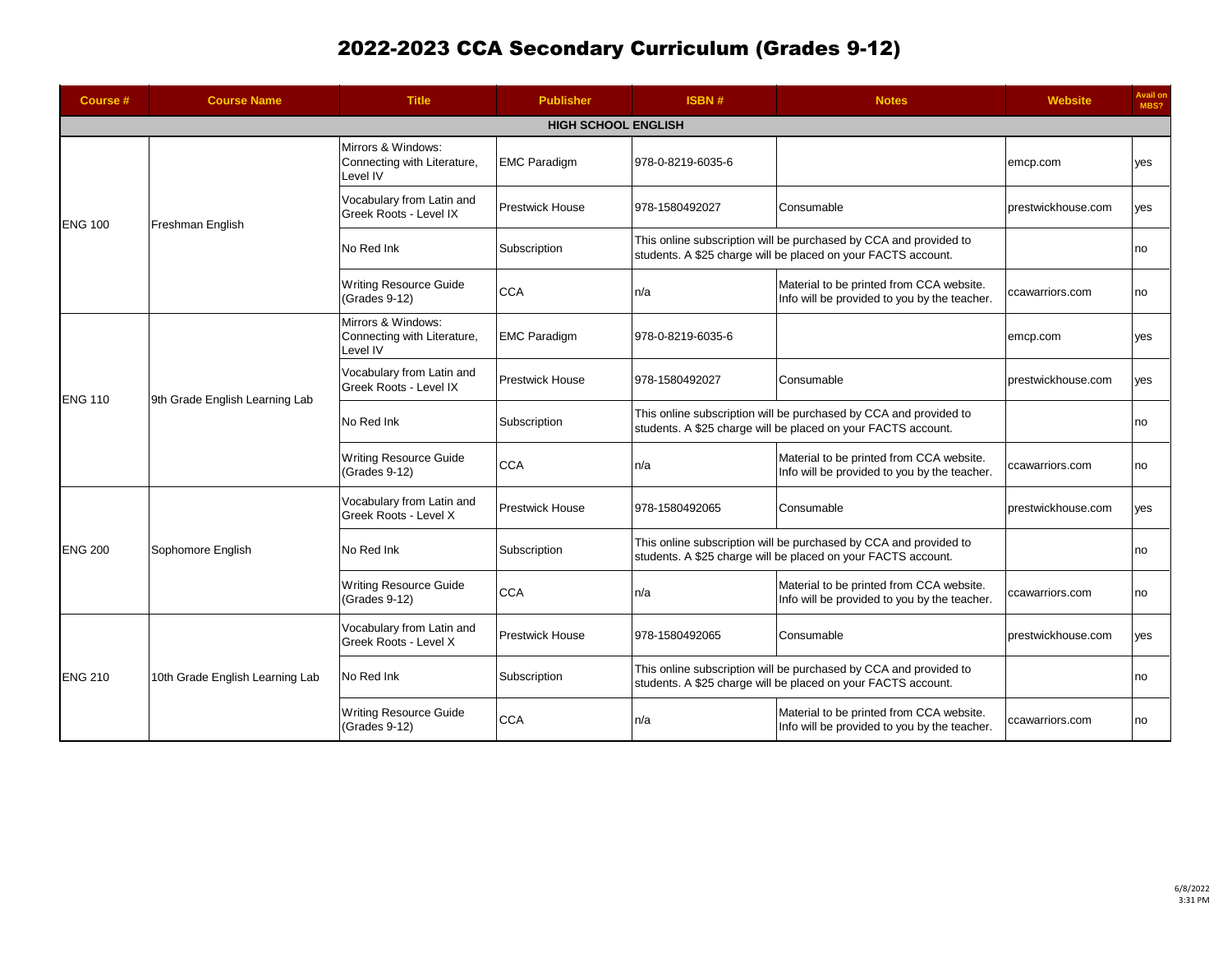| Course #                                                                      | <b>Course Name</b>              | <b>Title</b>                                                                   | <b>Publisher</b>       | <b>ISBN#</b>                                                                                                                       | <b>Notes</b>                                                                                                                       | <b>Website</b>     | Avail on<br>MBS? |  |
|-------------------------------------------------------------------------------|---------------------------------|--------------------------------------------------------------------------------|------------------------|------------------------------------------------------------------------------------------------------------------------------------|------------------------------------------------------------------------------------------------------------------------------------|--------------------|------------------|--|
| <b>HIGH SCHOOL ENGLISH</b>                                                    |                                 |                                                                                |                        |                                                                                                                                    |                                                                                                                                    |                    |                  |  |
| ENG 300 &<br><b>ENG 300H</b>                                                  | American Literature             | Mirrors & Windows:<br>Connecting with Literature,<br>American Tradition        | <b>EMC Paradigm</b>    | 978-0821974193                                                                                                                     | Older edition of textbook acceptable.                                                                                              | emcp.com           | yes              |  |
|                                                                               |                                 | Vocabulary from Latin and<br>Greek Roots - Level XI                            | <b>Prestwick House</b> | 978-1580492072                                                                                                                     | Consumable                                                                                                                         | prestwickhouse.com | yes              |  |
|                                                                               |                                 | No Red Ink                                                                     | Subscription           | This online subscription will be purchased by CCA and provided to<br>students. A \$25 charge will be placed on your FACTS account. |                                                                                                                                    |                    | no               |  |
|                                                                               |                                 | <b>Writing Resource Guide</b><br>(Grades 9-12)                                 | <b>CCA</b>             | n/a                                                                                                                                | Material to be printed from CCA website.<br>Info will be provided to you by the teacher.                                           | ccawarriors.com    | no               |  |
|                                                                               | 11th Grade English Learning Lab | Mirrors & Windows:<br>Connecting with Literature,<br><b>American Tradition</b> | <b>EMC Paradigm</b>    | 978-0821974193                                                                                                                     | Older edition of textbook acceptable.                                                                                              | emcp.com           | yes              |  |
|                                                                               |                                 | Vocabulary from Latin and<br>Greek Roots - Level XI                            | <b>Prestwick House</b> | 978-1580492072                                                                                                                     | Consumable                                                                                                                         | prestwickhouse.com | ves              |  |
|                                                                               |                                 | No Red Ink                                                                     | Subscription           | This online subscription will be purchased by CCA and provided to<br>students. A \$25 charge will be placed on your FACTS account. |                                                                                                                                    |                    | no               |  |
| <b>ENG 310</b><br><b>ENG 400 &amp;</b><br><b>ENG 400H</b><br><b>ENG CPELA</b> |                                 | Writing Resource Guide<br>(Grades 9-12)                                        | <b>CCA</b>             | n/a                                                                                                                                | Material to be printed from CCA website.<br>Info will be provided to you by the teacher.                                           | ccawarriors.com    | no               |  |
|                                                                               |                                 | Mirrors & Windows:<br>Connecting with Literature,<br><b>British Tradition</b>  | <b>EMC Paradigm</b>    | 978-0821974421                                                                                                                     | Older editions acceptable                                                                                                          | emcp.com           | yes              |  |
|                                                                               | <b>British Literature</b>       | Vocabulary from Latin and<br>Greek Roots - Level XII                           | <b>Prestwick House</b> | 978-1580492058                                                                                                                     | Consumable                                                                                                                         | prestwickhouse.com | yes              |  |
|                                                                               |                                 | No Red Ink                                                                     | Subscription           | This online subscription will be purchased by CCA and provided to<br>students. A \$25 charge will be placed on your FACTS account. |                                                                                                                                    |                    | no               |  |
|                                                                               |                                 | <b>Writing Resource Guide</b><br>(Grades 9-12)                                 | <b>CCA</b>             | n/a                                                                                                                                | Material to be printed from CCA website.<br>Info will be provided to you by the teacher.                                           | ccawarriors.com    | no               |  |
|                                                                               | College Prep English            | Mirrors & Windows:<br>Connecting with Literature,<br><b>British Tradition</b>  | <b>EMC Paradigm</b>    | 978-0821974421                                                                                                                     | Older editions acceptable                                                                                                          | emcp.com           | yes              |  |
|                                                                               |                                 | No Red Ink                                                                     | Subscription           |                                                                                                                                    | This online subscription will be purchased by CCA and provided to<br>students. A \$25 charge will be placed on your FACTS account. |                    | no               |  |
|                                                                               |                                 | Vocabulary from Latin and<br>Greek Roots - Level XII                           | <b>Prestwick House</b> | 978-1580492058                                                                                                                     | Consumable                                                                                                                         | prestwickhouse.com | yes              |  |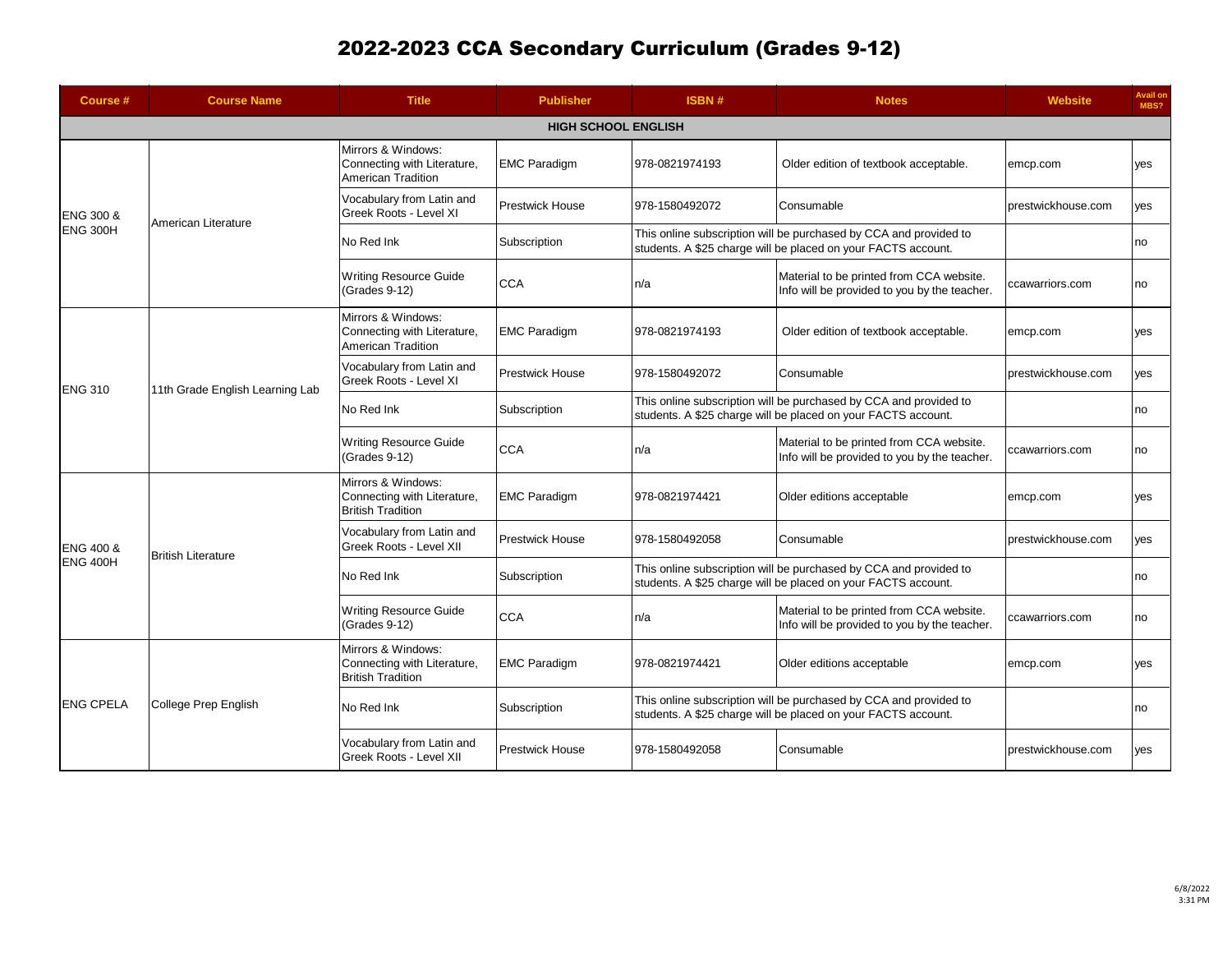| Course #          | <b>Course Name</b>                                                                                                                                                                             | <b>Title</b>              | <b>Publisher</b> | ISBN#          | <b>Notes</b>                                                                                                                                                                                                        | <b>Website</b> | <b>Avail on</b><br>MBS? |  |  |
|-------------------|------------------------------------------------------------------------------------------------------------------------------------------------------------------------------------------------|---------------------------|------------------|----------------|---------------------------------------------------------------------------------------------------------------------------------------------------------------------------------------------------------------------|----------------|-------------------------|--|--|
| <b>MATH</b>       |                                                                                                                                                                                                |                           |                  |                |                                                                                                                                                                                                                     |                |                         |  |  |
| MAT AL1           | Algebra 1                                                                                                                                                                                      | Algebra 1 Common Core     | Pearson          | 978-0133185485 |                                                                                                                                                                                                                     | savvas.com     | yes                     |  |  |
| <b>MAT AL1 LL</b> | Algebra 1 Learning Lab                                                                                                                                                                         | <b>ALEKS Subscription</b> |                  |                | NO TEXT REQUIRED. ALEKS Subscription will be<br>required and information will be disseminated by<br>teacher at a later date. This course is only for students<br>concurrently enrolled in the Learning Lab Program. |                | no                      |  |  |
| <b>MAT AL1H</b>   | Algebra 1 Honors                                                                                                                                                                               | Algebra 1 Common Core     | Pearson          | 978-0133185485 |                                                                                                                                                                                                                     | savvas.com     | ves                     |  |  |
| <b>MAT GEO</b>    | Geometry                                                                                                                                                                                       | Geometry Common Core      | Pearson          | 978-0133185829 |                                                                                                                                                                                                                     | savvas.com     | ves                     |  |  |
| <b>MAT GEO LL</b> | Geometry Learning Lab                                                                                                                                                                          | <b>ALEKS Subscription</b> |                  |                | NO TEXT REQUIRED. ALEKS Subscription will be<br>required and information will be disseminated by<br>teacher at a later date. This course is only for students<br>concurrently enrolled in the Learning Lab Program. |                | no                      |  |  |
| <b>MAT GEOH</b>   | Geometry Honors                                                                                                                                                                                | Geometry Common Core      | Pearson          | 978-0133185829 |                                                                                                                                                                                                                     | savvas.com     | yes                     |  |  |
| MAT AL2           | Algebra 2                                                                                                                                                                                      |                           |                  |                | Do not purchase any textbook at this time. Teacher will<br>provide curriculum information.                                                                                                                          |                | no                      |  |  |
| <b>MAT AL2 LL</b> | Algebra 2 Learning Lab                                                                                                                                                                         |                           |                  |                | Do not purchase any textbook at this time. Teacher will<br>provide curriculum information.                                                                                                                          |                | no                      |  |  |
| <b>MAT AL2H</b>   | Algebra 2 Honors                                                                                                                                                                               | Algebra 2 Common Core     | Pearson          | 978-0133186024 |                                                                                                                                                                                                                     | savvas.com     | yes                     |  |  |
| <b>MAT CLGPC1</b> | College Pre-Calculus                                                                                                                                                                           |                           |                  |                | Do not purchase any textbook at this time. Teacher will<br>provide curriculum information.                                                                                                                          |                | no                      |  |  |
| <b>MAT CPMAT</b>  | College Prep Math                                                                                                                                                                              |                           |                  |                | Do not purchase any textbook at this time. Teacher will<br>provide curriculum information.                                                                                                                          |                | no                      |  |  |
| <b>MAT CLGA1</b>  | College Algebra (CCU)                                                                                                                                                                          |                           |                  |                | Do not purchase any textbook at this time. Teacher will<br>provide curriculum information.                                                                                                                          |                | no                      |  |  |
|                   | An IXL subscription will be purchases by CCA and \$20 will be charged to your FACTS account for all math students in the following classes:<br>MAT AL1, MAT AL1H, MAT GEO, MAT GEOH, MAT AL2H. |                           |                  |                |                                                                                                                                                                                                                     |                |                         |  |  |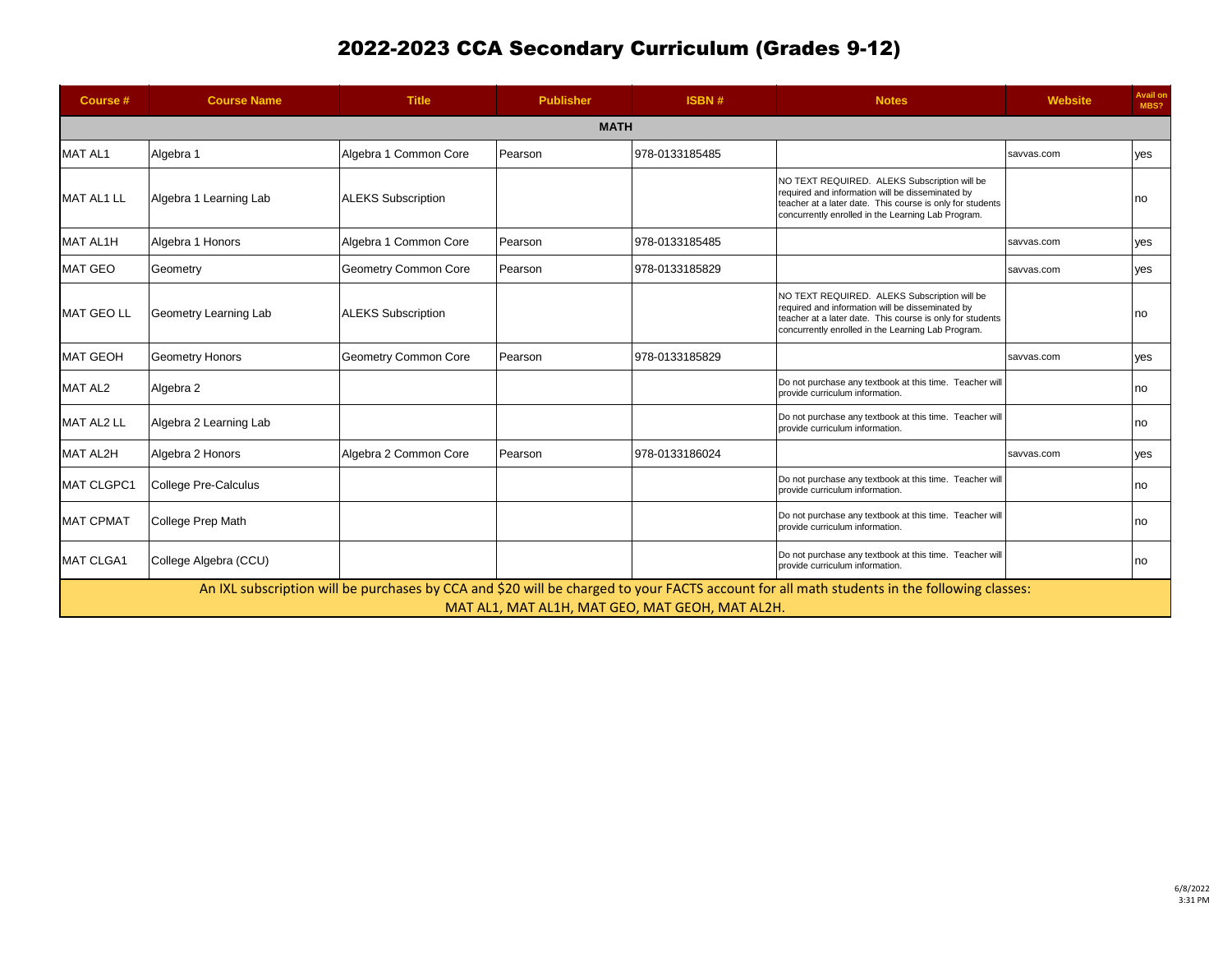| Course #                          | <b>Course Name</b>             | <b>Title</b>                                                            | <b>Publisher</b>  | <b>ISBN#</b>                | <b>Notes</b>                                                                                                                                                            | <b>Website</b>          | <b>Avail on</b><br>MBS? |  |  |
|-----------------------------------|--------------------------------|-------------------------------------------------------------------------|-------------------|-----------------------------|-------------------------------------------------------------------------------------------------------------------------------------------------------------------------|-------------------------|-------------------------|--|--|
|                                   | <b>SCIENCE</b>                 |                                                                         |                   |                             |                                                                                                                                                                         |                         |                         |  |  |
| <b>SCI BIO</b>                    | Biology                        | Miller & Levine Biology and<br>Next Generation Biology - 1<br>yr access | Pearson           | 978-0328995059              | Textbook and digital access required.                                                                                                                                   | savvas.com              | ves                     |  |  |
| <b>SCI IPC</b>                    | Integrated Physics & Chemistry | Integrated Physics &<br>Chemistry                                       | Glencoe           | 978-0078231414              |                                                                                                                                                                         |                         | ves                     |  |  |
| <b>SCI CHM</b>                    | Chemistry                      | Chemistry                                                               | Pearson           | 978-0132525763              |                                                                                                                                                                         | savvas.com              | yes                     |  |  |
|                                   |                                | Chemistry Skills and Math<br>Workbook                                   | Pearson           | 978-0133204490              | Consumable                                                                                                                                                              | savvas.com              | yes                     |  |  |
| <b>SCI PHY-H</b>                  | Physics-Honors                 | Physics NASTA 2014 Edition Pearson                                      |                   | 978-0131371156              |                                                                                                                                                                         | savvas.com              | yes                     |  |  |
| <b>SCI MAR</b>                    | Marine Biology                 | Marine Science: The<br>Dynamic Ocean                                    | Pearson           | 978-0133192179              |                                                                                                                                                                         | savvas.com              | yes                     |  |  |
|                                   |                                | Intro to Human Anatomy &                                                | H.B. Saunders Co. | Textbook:<br>978-0323239257 | Choose either textbook or eBook. They will<br>be used at home only and not in the<br>classroom. The eBook is available only<br>from MBS Direct & is a license for 1 yr. | us.elsevierhealth.com   | ves                     |  |  |
| <b>SCI APH &amp; SCI</b><br>APH-H | Anatomy and Physiology         | Physiology                                                              |                   | VitalSource eBook           |                                                                                                                                                                         | bnck-12.com/cornerstone | ves                     |  |  |
|                                   |                                | Anatomy Coloring Book                                                   | Pearson           | 978-0321832016              |                                                                                                                                                                         | savvas.com              | yes                     |  |  |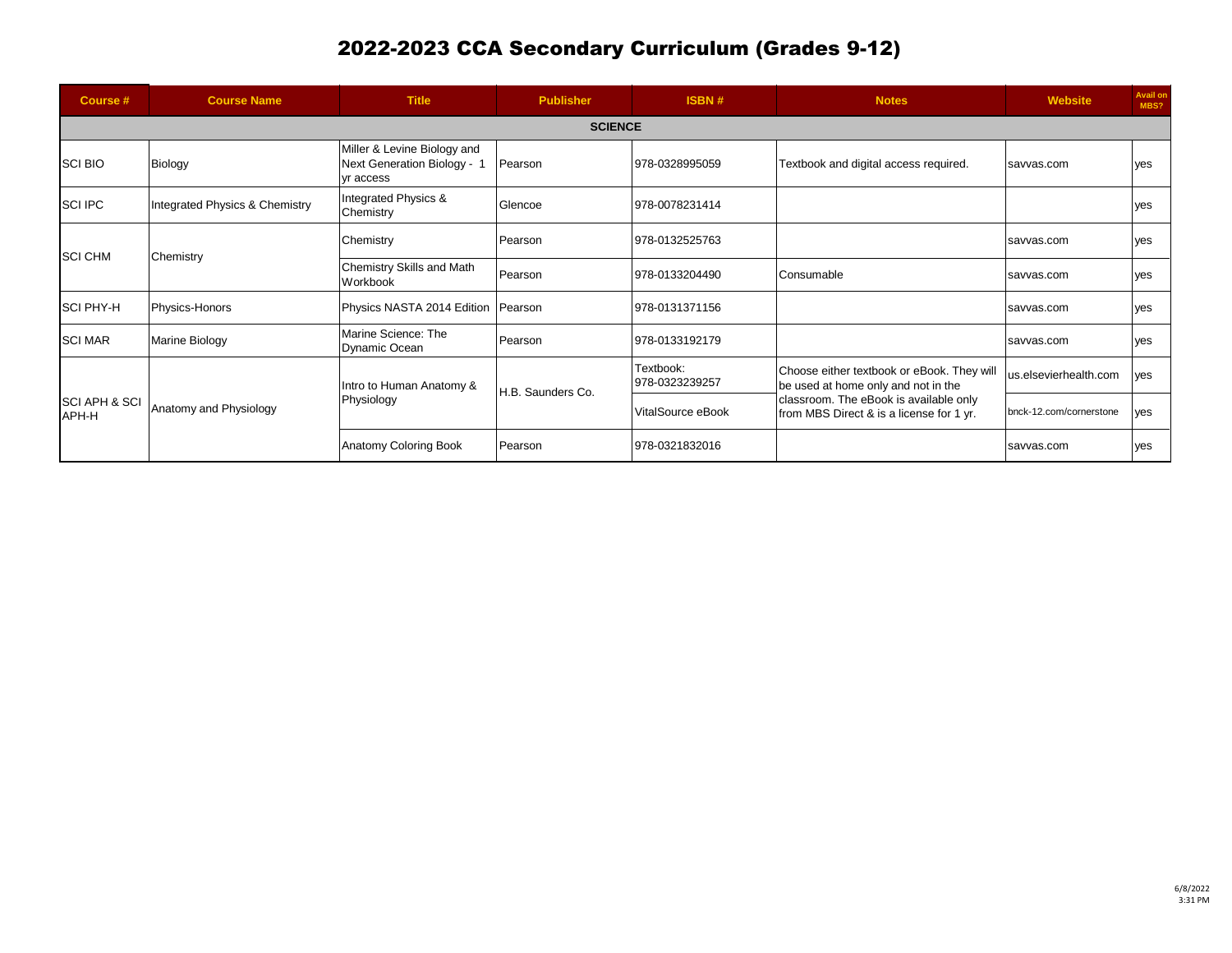| Course #        | <b>Course Name</b>                         | <b>Title</b>                                               | <b>Publisher</b>                         | ISBN#                       | <b>Notes</b>                              | <b>Website</b> | <b>Avail on</b><br>MBS? |  |  |
|-----------------|--------------------------------------------|------------------------------------------------------------|------------------------------------------|-----------------------------|-------------------------------------------|----------------|-------------------------|--|--|
|                 | <b>HISTORY</b>                             |                                                            |                                          |                             |                                           |                |                         |  |  |
| HIS WOR 1       | 9th Grade World History 1<br>w/ Geography  |                                                            |                                          |                             | Instructor will provide needed materials. |                | no                      |  |  |
| HIS WOR 2       | 10th Grade World History 2<br>w/ Geography | World History: Patterns of<br>Interaction Student Edition  | <b>Houghton Mifflin Harcourt</b>         | Textbook:<br>978-0547491127 |                                           | hmhco.com      | yes                     |  |  |
| <b>HIS USA</b>  | 11th Grade US History                      | The Americans: US History<br>Since 1877                    | Houghton Mifflin Harcourt 978-0544321403 |                             |                                           | hmhco.com      | yes                     |  |  |
| <b>HIS USAH</b> | 11th Grade US History - Honors             | The Americans: US History<br>Since 1877                    | Houghton Mifflin Harcourt 978-0544321403 |                             |                                           | hmhco.com      | <b>ves</b>              |  |  |
| <b>HIS GOV</b>  | 12th Grade Government                      | United States Government:<br><b>Principles in Practice</b> | Houghton Mifflin Harcourt 978-0547451381 |                             |                                           | hmhco.com      | yes                     |  |  |
|                 |                                            | <b>Political Thought</b>                                   | Oxford Univ. Press                       | 978-0192892782              |                                           | global.oup.com | ves                     |  |  |
| <b>HIS GOVH</b> | 12th Grade Government-Honors               | An Introduction to Political<br>Philosophy, 3rd ed.        | Oxford Univ. Press                       | 978-0199658015              |                                           |                | <b>ves</b>              |  |  |
| <b>HIS ECN</b>  | 12th Grade Economics                       | Economics: Concepts and<br><b>Choices</b>                  | Holt-McDougal                            | 978-0547082943              |                                           |                | yes                     |  |  |
| <b>HIS ECNH</b> | 12th Grade Economics-Honors                | Economics: Concepts and<br><b>Choices</b>                  | Holt-McDougal                            | 978-0547082943              |                                           |                | yes                     |  |  |